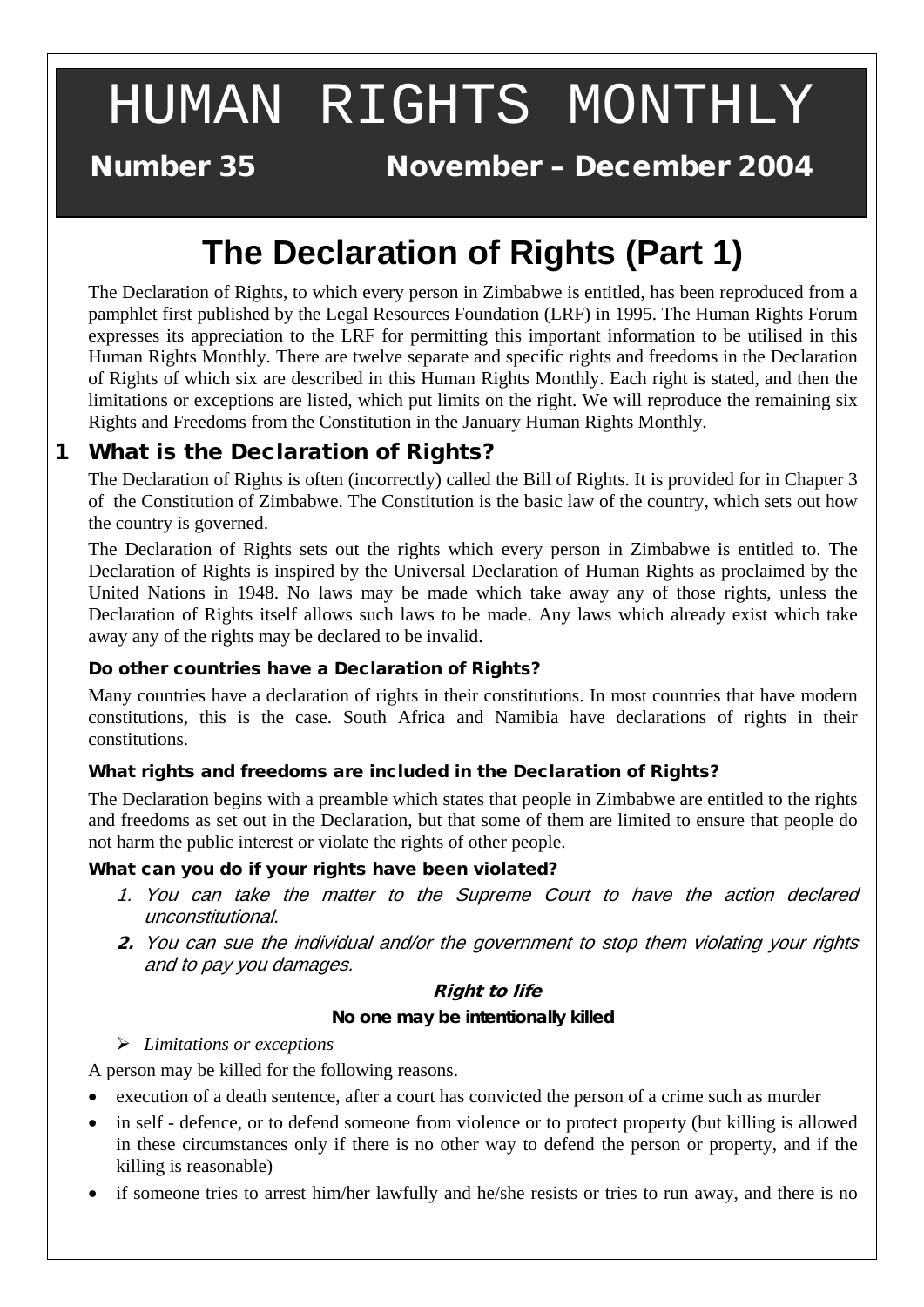way of stopping him/her except by killing him/her. But the killing must be reasonable in the circumstances

- while the authorities are trying to suppress a riot or revolution or trying to disperse an illegal gathering (but only if reasonable force is used)
- in order to prevent the person from committing a criminal offence (but again, only if reasonable force is used)
- in wartime, soldiers may kill enemy soldiers

#### Right to liberty

#### **No one may be deprived of his liberty**

#### *Limitations or exceptions*

A person may be deprived of his/her liberty for the following reasons (there are some others as well):

- to undergo the sentence of a court or punishment for contempt of court or contempt of Parliament
- arrest on reasonable suspicion of having committed an offence
- prevention of diseases, treatment of alcoholism, insanity, etc
- preventing unlawful entry into Zimbabwe or for deportation, extradition, etc

#### **Remember – a person who is arrested or detained:**

- must be told within a reasonable time why he/she has been arrested
- must be allowed to speak to his/her lawyer
- must be brought to court without too much delay, where he/she has been arrested or detained on suspicion of his/her having committed an offence

#### Right to trial within a reasonable time

#### *Limitations or exceptions*

There are no limitations or exceptions to this right

#### Protection from slavery and forced labour

#### **No one may be held in slavery or required to perform forced labour.**

#### *Limitations or exceptions*

This protection does not prevent labour as part of a sentence of imprisonment, labour for members of armed services, labour during times of public emergency, etc.

#### Protection from inhuman treatment

#### **No one may be subjected to torture or inhuman or degrading punishment or treatment.**

 $\triangleright$  Limitations or exceptions

The following are not considered inhuman or degrading treatment or punishment.

- moderate corporal punishment of juveniles by parents and teachers or as sentence of a court
- hanging as a method of execution
- delays in carrying out death sentences

#### Protection from deprivation of property

**No property may be compulsorily taken unless –**

- **the taking is necessary;**
- **the law requires that the person from whom it is acquired gets fair compensation in a reasonable time; and**
- **the person can go to court for a decision on the amount of compensation**
- *Limitations or exceptions*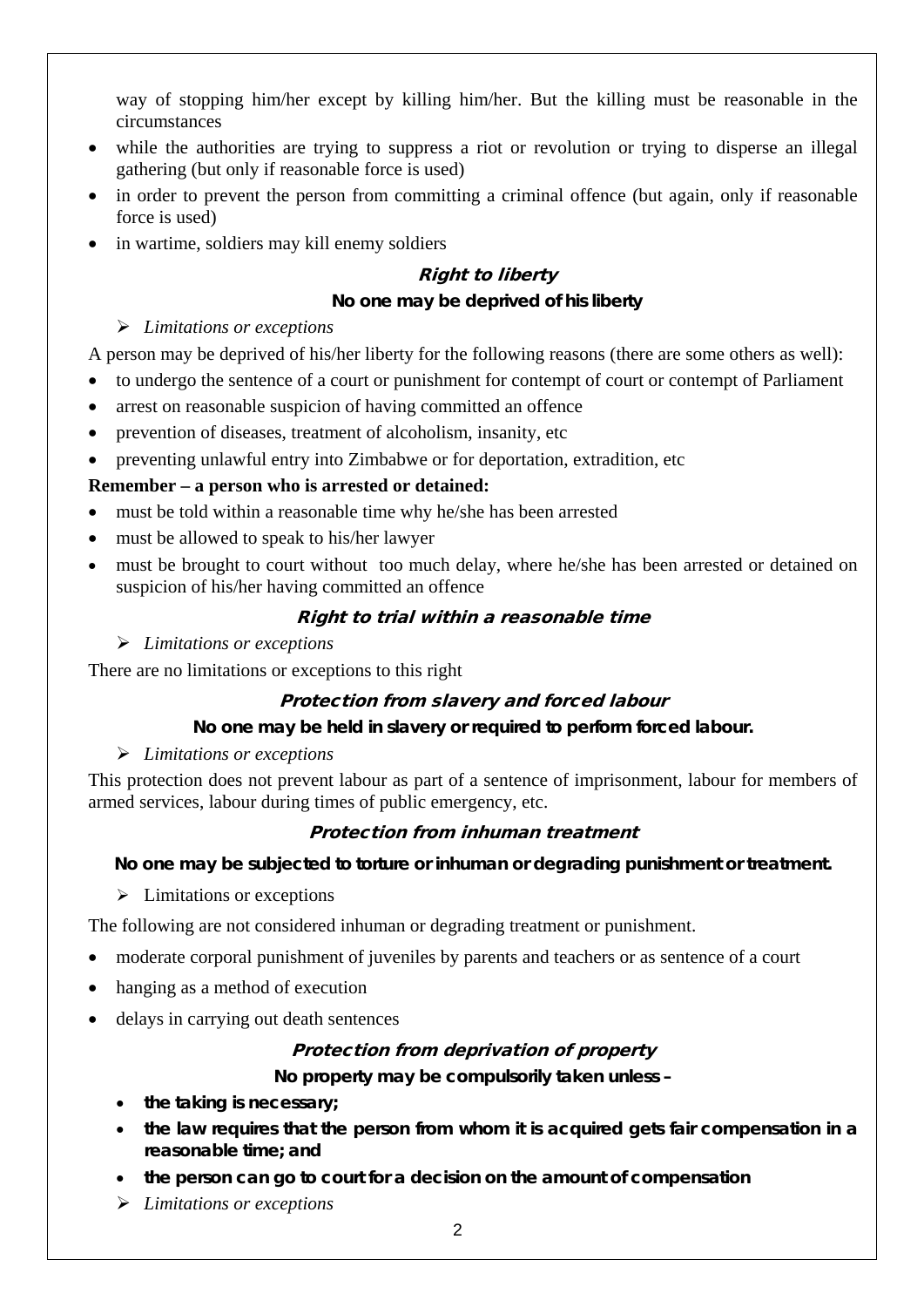Property may be compulsorily acquired for the following reasons, among others:

- land and other property may be acquired by the State for resettlement or other public purposes;
- appropriation during time of public emergency is allowed, subject to safeguards;
- acquisition of property is allowed, subject to limitations, for such things as:
	- payment of rates and taxes;
	- forfeiture of property for breach of a law (such as where proceeds of a crime are forfeited);
	- forfeiture under a contract (e.g. for not paying a mortgage);
	- attachment in execution of judgment in a civil case;
	- impounding stray animals;
	- prospecting (e.g. staking claims);
	- holding property for purposes of administration of deceased estates; and
	- for use as an exhibit in a criminal trial

N.B: **No compensation is paid for farms and agricultural land that is taken for resettlement and similar purposes.**

### 2 Political Human Rights Violations - September 2004

The 57 cases of displacement recorded in September are the highest this year, mostly due to the eviction of residents of Porta Farm (Mhondoro Constituency) on 2 September 2004. Member-In-Charge of Norton Police Station, Mr. Makuku, District Administrator, Mr. Mushaninga, riot police and National Youth Service youths evicted Porta Farm residents despite a High Court Order granting them temporary relief from eviction. Occupied and unoccupied houses were reportedly demolished, including one from which a sleeping infant was rescued unconscious and in need of medical attention. Porta Farm residents allege that their property was destroyed and that effects of tear smoke used during the evictions has resulted in their suffering from various ailments.

Political victimization was relatively high around the MDC's  $5<sup>th</sup>$  anniversary celebrations. On 11 September 2004, ZANU PF supporters reportedly attacked Blessing Chebundo, MDC MP for Kwekwe and other MDC members preparing for the celebrations at Globe and Phoenix Ground in Kwekwe. In Glen view EK, SR, LC, TC, FM, DM and RM allege that they have been victimised by ZANU PF supporters since they attended the MDC  $5<sup>th</sup>$  anniversary celebrations in Highfield.

Violation of freedom of expression and numerous arrests were recorded in connection with demonstrations against the Non-Governmental Organizations Bill (NGO Bill). The repressive NGO Bill seeks, among other measures, to ban foreign funding for local NGOs involved in issues of governance. Fifty two (52) WOZA women, marching from Bulawayo to Harare to demonstrate against the NGO Bill, were reportedly arrested near Chegutu on 28 September for organising a demonstration without notifying the police. The women were taken into custody at Kadoma and Chegutu Police Stations and detained for 3 days. They then appeared in Court but the magistrate is said to have refused to try them due to lack of evidence. Forty four (44) NCA activists were reportedly arrested on 1 September for demonstrating against the NGO Bill. They were allegedly brutally assaulted by the police and 7 of them seriously injured. The demonstrators were reportedly detained at Avondale Police Station and then released without being charged at 20:00 hours

The Forum deplores the heavy- handed manner in which the police in Zimbabwe are quashing demonstrations. The Forum further urges the police to adhere to the United Nations (UN) Code of Conduct for Law Enforcement Officials, which states, "*Law enforcement officials may use force only when strictly necessary and to the extent required for the performance of their duty"[1](#page-2-0) .* The use of force must be proportional *"to the legitimate objective to be achieved."*

# <span id="page-2-0"></span>3 Zimbabwe Human Rights NGO Forum Member Focus:

 <sup>1</sup> Article 3 of the UN Code of Conduct for Law Enforcement Officials